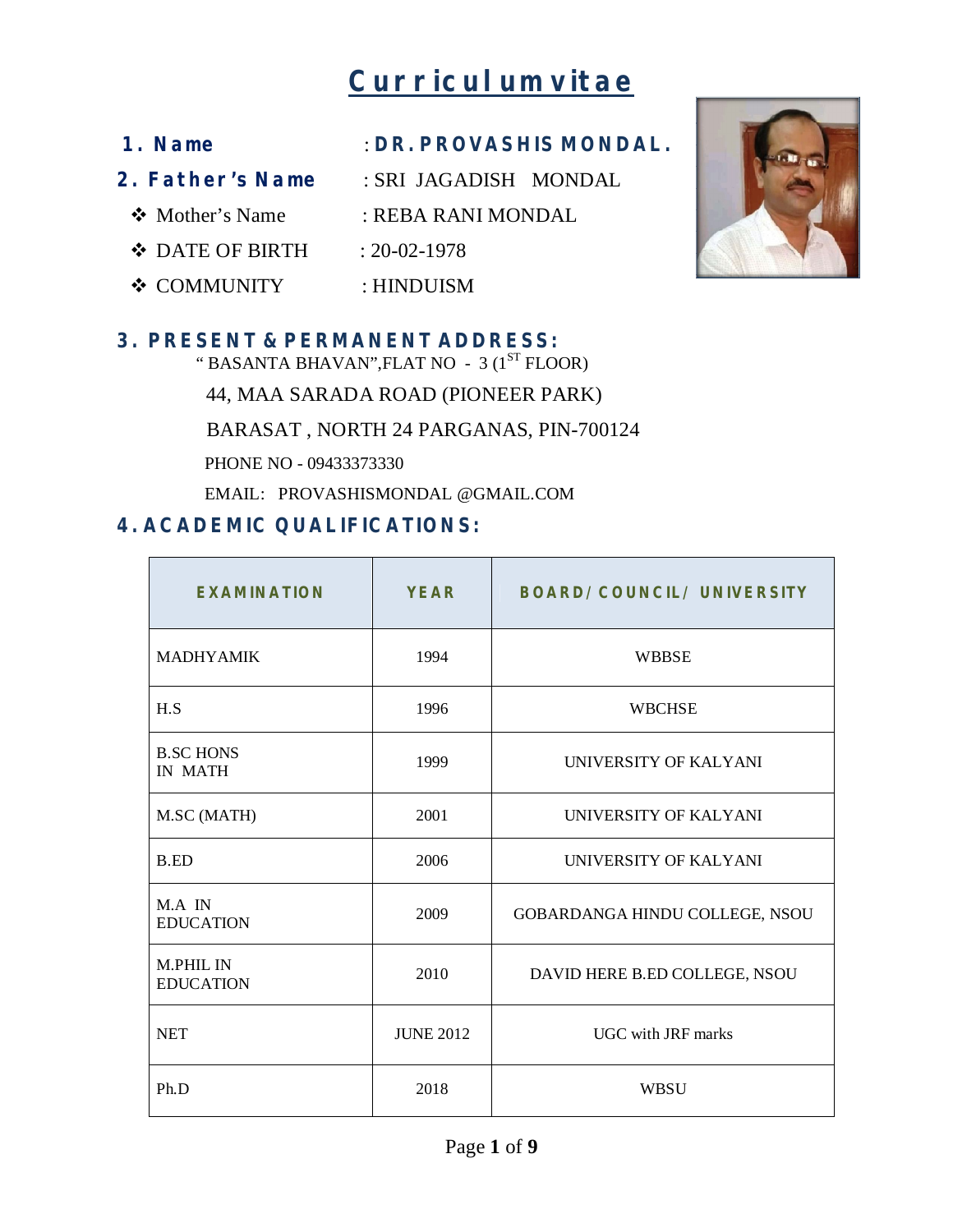## **5. TEACHING EXPERIENCE:**

| <b>INSTITUTION NAME</b>                 | <b>DESIGNATION</b> | <b>DATE OF</b><br><b>JOINING</b> | <b>TOTAL</b><br><b>EXPERIENCE</b> |
|-----------------------------------------|--------------------|----------------------------------|-----------------------------------|
| S.A.N. Vidyapith(H.)                    | Asstt. Teacher     | 27.08.2002                       | 12 Year 15<br>Days                |
| Swami Niswambalananda Girls'<br>College | Asstt. Professor   | 11.09.2014                       | Continuing                        |
| West Bengal State University            | Guest Professor    | 22.03.2016                       | Continuing                        |

## **6. PAPER PUBLICATION**

| SL.            | <b>TITLE</b>                                                                                                                                                                                                                    | <b>JOURNAL</b><br><b>NAME</b>                                                    | <b>ISSN/ISBN</b><br>No.                             | reviewed. Impact<br>Whether peer<br>any<br>factor, if | No. of Co-<br>authors | Whether you<br>are the main<br>author |
|----------------|---------------------------------------------------------------------------------------------------------------------------------------------------------------------------------------------------------------------------------|----------------------------------------------------------------------------------|-----------------------------------------------------|-------------------------------------------------------|-----------------------|---------------------------------------|
| $\mathbf{1}$   | The Socio-economic<br>Problems of the School<br>Dropout among the<br>Primary Level Ramnagar<br>area of Gaighata Block,<br>North 24 Parganas, West<br>Bengal.<br>Volume-3, Issue 3,<br>Page No. 154-163 on<br><b>March, 2013</b> | Asian Journal of<br>Research in Social<br>Science &<br>Humanities                | ISSN:2249-<br>7315(ONLINE),<br>2250-<br>1665(PRINT) | YES, UGC SL-<br>41602,<br>$IF-$<br>4.527              | 1                     | <b>YES</b>                            |
| $\overline{2}$ | What are the causes of<br>dropouts among the<br>primary school children?<br>Study on Indo-Bangladesh<br>border region.<br>Volume-2, Issue 2,<br>Page No. 1-9 on<br>February, 2013                                               | <b>International Journal</b><br>of Innovative Resear<br>ch and Studies           | ISSN :2319-<br>9725                                 | <b>YES</b>                                            | $\mathbf{1}$          | <b>YES</b>                            |
| 3              | <b>Multicultural Education:</b><br>Strategies & Practices.<br>Page No. 129 -131<br>on March, 2016                                                                                                                               | Meer's MIT School<br>of Education &<br>Research, Kothrud,<br>Pune-411038         | ISSN :2319-<br>4766                                 | <b>YES</b>                                            | 1                     | <b>YES</b>                            |
| $\overline{4}$ | Causes of the Drop-Outs<br>of the Primary School<br>Children.<br>Volume-5, Issue 9(4),<br>Page No. 61-75<br><b>On Sept., 2016</b>                                                                                               | International<br>Journal of<br>Multidisciplinary<br>Education<br>Research(IJMER) | ISSN:2277-<br>7881                                  | YES,<br>UGC SL-<br>41602,<br>IF-4.527                 |                       | <b>YES</b>                            |
| 5              | <b>Women Education:</b><br><b>Towards A Better Future</b><br>For Our Society.                                                                                                                                                   | King stone college<br>of education                                               | ISBN:978818<br>7616979                              | N <sub>O</sub>                                        |                       | <b>YES</b>                            |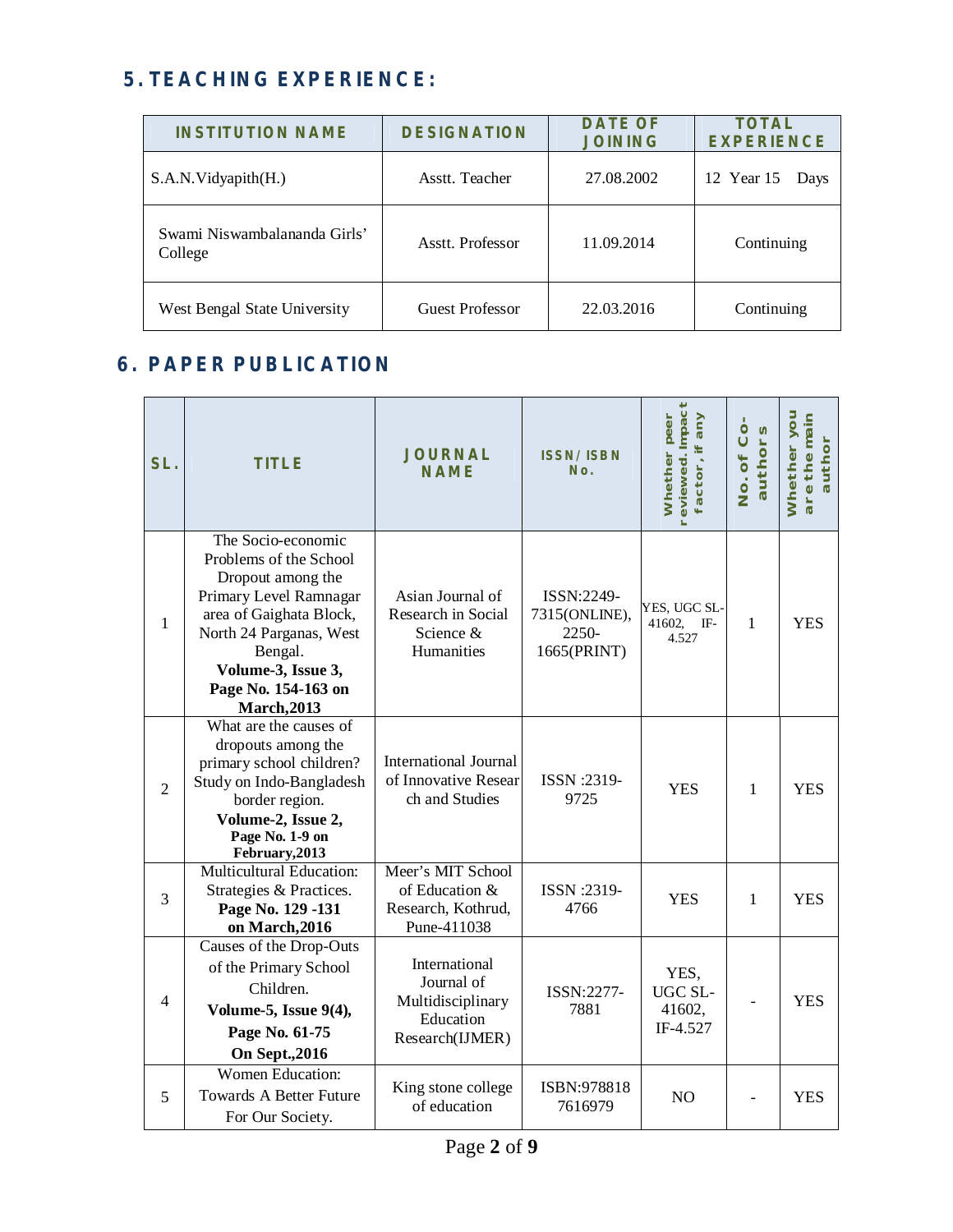| SL.              | <b>TITLE</b>                                                                                                                                                                                                               | <b>JOURNAL</b><br><b>NAME</b>                                                                       | <b>ISSN/ISBN</b><br>No.                                      | Whether peer<br>reviewed. Impact<br>factor, if any | No. of Co<br>authors | Whether you<br>are the main<br>author |
|------------------|----------------------------------------------------------------------------------------------------------------------------------------------------------------------------------------------------------------------------|-----------------------------------------------------------------------------------------------------|--------------------------------------------------------------|----------------------------------------------------|----------------------|---------------------------------------|
| 6                | Drug Abuse and<br>Addiction.<br>Page No.134-140 On<br><b>July, 2017</b>                                                                                                                                                    | Department of<br>education, WBSU                                                                    | ISBN:<br>9788187616962                                       | NO                                                 |                      | <b>YES</b>                            |
| $\boldsymbol{7}$ | A Study on Indian School<br><b>Education Along With</b><br>Literacy Rates in the<br>Respect of Indian<br>Population Growth.<br>Volume-6, Issue 7(2),<br>Page No. 110 - 125 On<br><b>July, 2017</b>                         | <b>International Journal</b><br>Of Multidisciplinary<br>Education<br>Research(IJMER)                | ISSN:2277-<br>7881                                           | YES,<br>UGC SL-<br>41602<br>IF-4.527               |                      | <b>YES</b>                            |
| 8                | Implementing Right to<br>Education(RTE)Act: Issues<br>and Challenges.<br>Volume-7, Issue 12(2),<br>Page No. 106-112 On<br>December, 2018                                                                                   | International<br>Journal of<br>Multidisciplinary<br>Education<br>Research(IJMER)                    | ISSN:2277-<br>7881                                           | YES,<br><b>UGC</b><br>SL-<br>41602<br>IF-5.818     |                      | <b>YES</b>                            |
| 9                | <b>Present Educational</b><br>Scenario of the Upper<br>Primary School Children<br>in North 24 parganas<br>Volume-1, Issue 5, Page<br>No. 50 - 57 On May, 2019                                                              | <b>International Journal</b><br>of Interdisciplinary<br><b>Current Advanced</b><br>Research(IJICAR) | ISSN:<br>2663-<br>0931(Print)<br>ISSN: 2663-<br>2594(online) | <b>YES</b>                                         |                      | <b>YES</b>                            |
| 10               | A Study on Role of<br>Education in Women<br>Empowerment.<br>Volume-8, Issue 7(1),<br>Page No. 61 To 71<br><b>On July, 2019</b>                                                                                             | <b>International Journal</b><br>Of Multidisciplinary<br>Education<br>Research(IJMER)                | ISSN:2277-<br>7881                                           | YES,<br>UGC SL-<br>41602<br>IF-4.527               |                      | <b>YES</b>                            |
| 11               | Current Scenario of<br>Higher Education in India<br>Volume-9, Issue 1(3),<br>Page No. 1-13<br>January, 2020                                                                                                                | <b>International Journal</b><br>Of Multidisciplinary<br>Education<br>Research(IJMER)                | ISSN:2277-<br>7881                                           | YES,<br>UGC SL-<br>41602<br>IF-6.541               |                      | <b>YES</b>                            |
| 12               | <b>Effect of Parents</b><br><b>Educational Qualification</b><br>& Occupational Status on<br>Elementary Drop-Outs in<br>Indio-Bangladesh Border<br>Region<br>Volume- 9, Issue 4(8),<br>Page No. 50-57<br><b>April, 2020</b> | <b>International Journal</b><br>Of Multidisciplinary<br>Education<br>Research(IJMER)                | ISSN:2277-<br>7881                                           | YES,<br>UGC SL-<br>41602<br>IF-6.541               |                      | <b>YES</b>                            |
| 13               | Covid-19 And Education:<br>A Change In India's                                                                                                                                                                             | <b>International Journal</b><br>Of Multidisciplinary                                                | ISSN:2277-<br>7881                                           | YES,<br>UGC SL-                                    |                      | <b>YES</b>                            |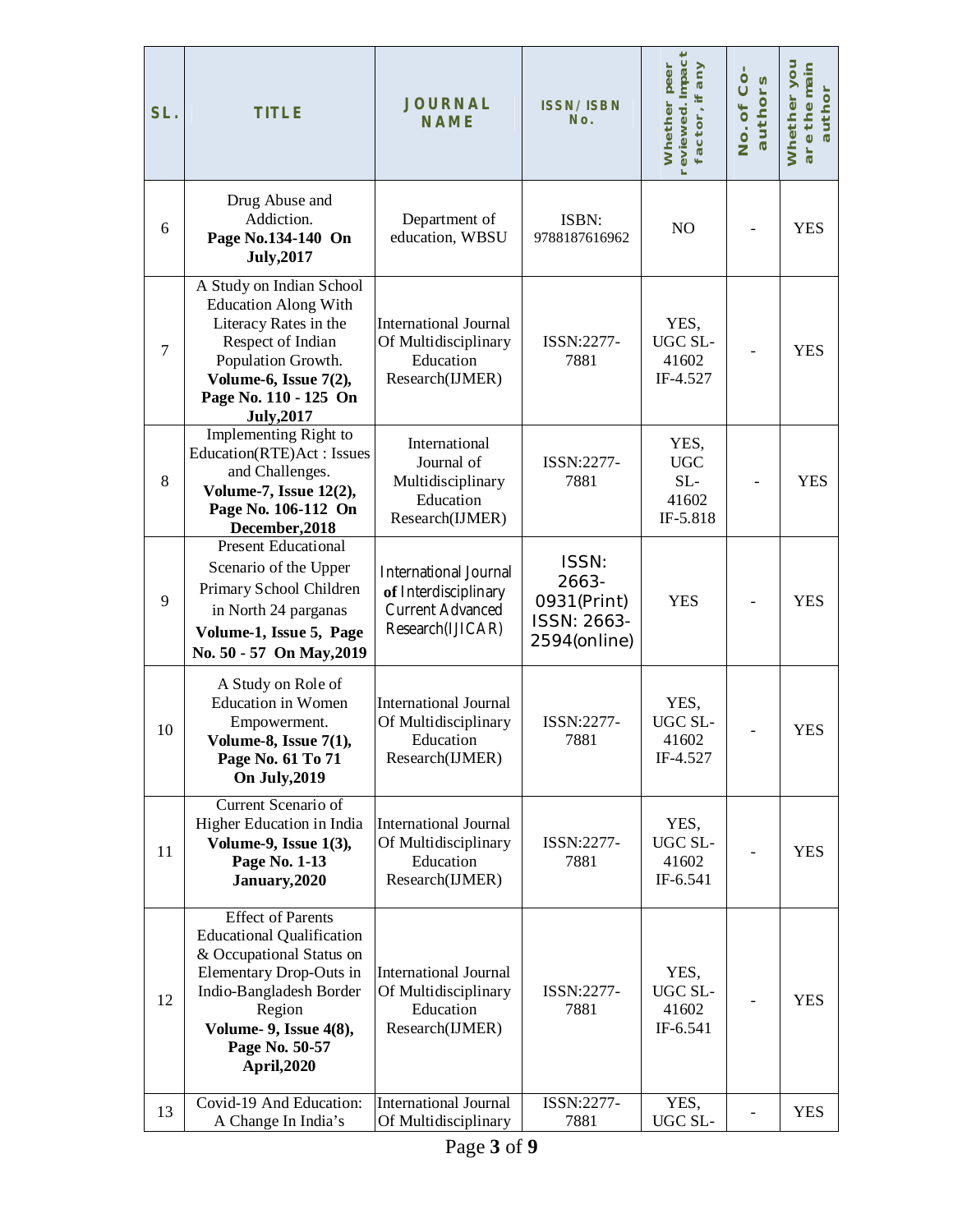| SL. | <b>TITLE</b>                                                                                                                    | <b>JOURNAL</b><br><b>NAME</b>                   | <b>ISSN/ISBN</b><br>No. |                   | n<br>auth<br><u>oi</u> |            |
|-----|---------------------------------------------------------------------------------------------------------------------------------|-------------------------------------------------|-------------------------|-------------------|------------------------|------------|
|     | <b>Education System</b><br>Volume- 9, Issue $4(8)$ ,<br>Page No. 50-57<br>April, 2020                                           | Education<br>Research(IJMER)                    |                         | 41602<br>IF-6.541 |                        |            |
| 14  | <b>UPPER Primer School</b><br><b>Dropouts: Case Studies</b><br>from Indo-Bangladesh<br>Border Area of West<br>Bengal 19.09.2020 | Frontier<br>An Iindipendent<br>Wekly Since 1968 | ISSN: 0016-<br>2094     |                   |                        | <b>YES</b> |

# **7. Papers presented in Conferences, Seminars, Workshops, Symposia**

| . No.<br>$\overline{\bm{v}}$ | Title of the<br><b>Paper Presented</b><br>& presented on                                  | Title of<br>Conference /<br>Seminar                                                              | Organized<br>by                                     | Whether<br>International/<br>National /State /<br>Regional / College or<br><b>University level</b> |
|------------------------------|-------------------------------------------------------------------------------------------|--------------------------------------------------------------------------------------------------|-----------------------------------------------------|----------------------------------------------------------------------------------------------------|
| 1                            | <b>Indian Education System</b><br>21-22 March, 2015                                       | <b>Inclusive Education</b>                                                                       | JU                                                  | <b>NATIONAL</b>                                                                                    |
| $\overline{2}$               | <b>E-GENERATION</b><br>11-12 March, 2016                                                  | <b>E-Generation Vision-</b><br>2020                                                              | <b>MISTE</b>                                        | <b>INTERNATIONAL</b>                                                                               |
| 3                            | <b>EFFECT OF DRUG</b><br>30-31 March, 2016                                                | Drug Abuse And<br>Drug Addication                                                                | <b>WBSU</b>                                         | <b>NATIONAL</b>                                                                                    |
| 4                            | Drop-Outs In Primary<br>Education                                                         | Phd Course Work                                                                                  | <b>WBSU</b>                                         | <b>UNIVERSITY</b>                                                                                  |
| 5                            | Trends in Education<br>19-20 July, 2016                                                   | Conteramporary<br><b>Trends In Education</b>                                                     | WBSU &<br><b>KING STONE</b><br><b>COLLEGE</b>       | <b>UNIVERSITY</b>                                                                                  |
| 6                            | Drop-outs in Elementary<br>Education09.10.2015                                            | Ph.D Pre-Submission<br>Seminar                                                                   | <b>WBSU</b>                                         | <b>UNIVERSITY</b>                                                                                  |
| $\overline{7}$               | Role of Teacher Education<br>in Effective Classroom<br>Management<br>27-28 February, 2019 | <b>NAAC</b> Sponsored<br>National Seminar On<br>"Innovative Pedagogy<br>& Effective<br>Teaching" | <b>GOBARDANG</b><br>A HINDU<br><b>COLLEGE</b>       | <b>NATIONAL</b>                                                                                    |
| 8                            | <b>Present Status of Women</b><br><b>Education In India</b><br>$8th$ April, 2019          | <b>ICSSR SPONSORED</b><br>On "Women<br>Empowerment In India"                                     | Department of<br>Education.<br>S. N. Girls' College | <b>NATIONAL</b>                                                                                    |
| 9                            | Present Status of Higher<br><b>Education In India</b><br>22 <sup>nd</sup> April, 2019     | Indian Higher<br>Education at the<br>Cross-Road                                                  | Department of<br>Education,<br><b>WBSU</b>          | <b>NATIONAL</b>                                                                                    |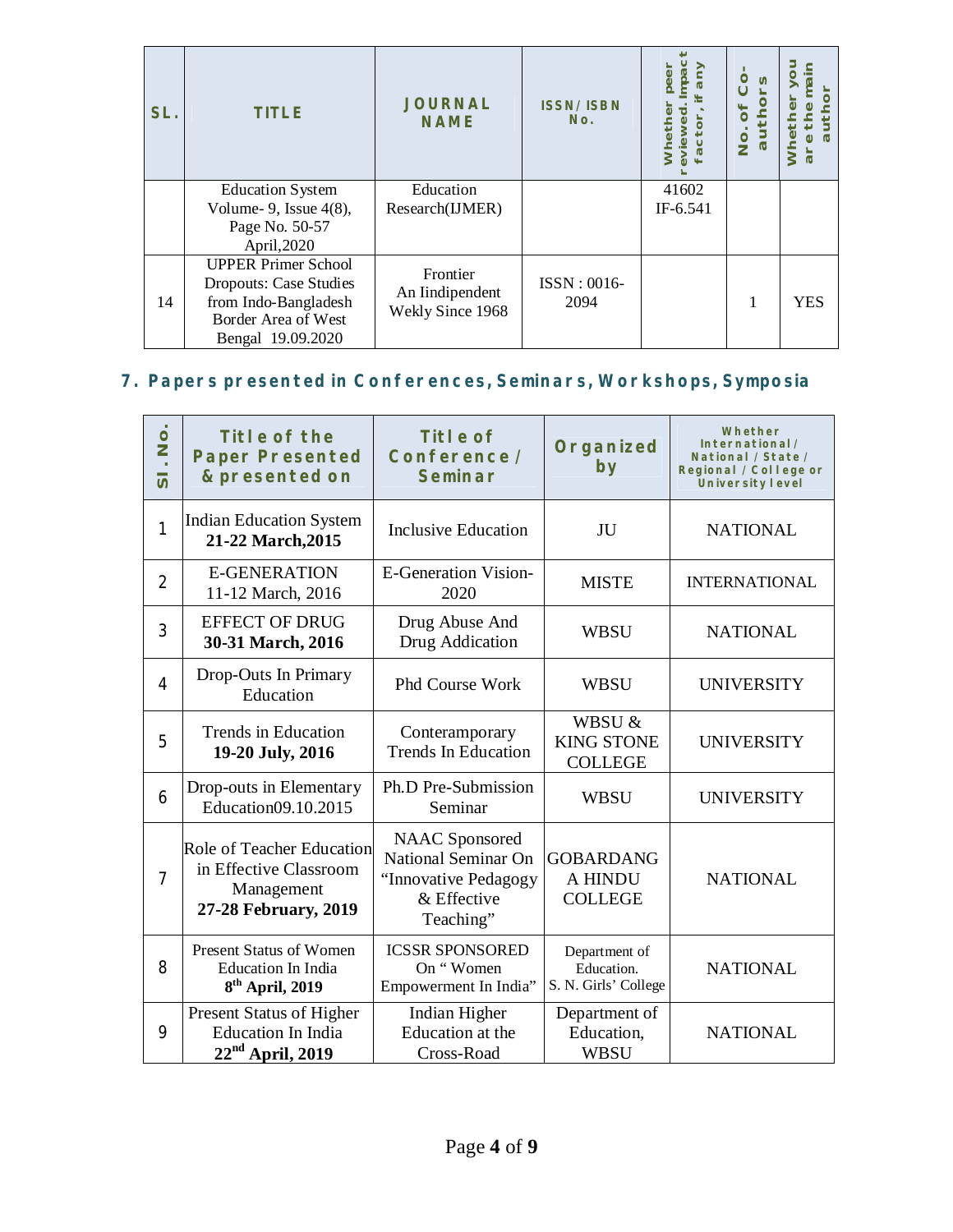# **8. Participated in Conferences, Seminars, Workshops, Symposia**

| $\frac{1}{2}$<br>$\overline{v}$ | Title of Conference /<br>Seminar/Workshops/<br><b>Symposia</b>                                                                                                           | <b>Type</b>    | Organized<br>by                          | Whether<br>International/<br>National /State<br>/ Regional<br>/College or<br><b>University level</b> |
|---------------------------------|--------------------------------------------------------------------------------------------------------------------------------------------------------------------------|----------------|------------------------------------------|------------------------------------------------------------------------------------------------------|
| 1                               | Role of Teacher: Past, Present &<br>Future<br>On 31 <sup>st</sup> March, 2015                                                                                            | Seminar        | Deptt. of<br>Education,<br><b>WBSU</b>   | International                                                                                        |
| $\overline{2}$                  | Investor Awareness Programme on<br><b>Financial Inclusion</b><br>On 21 <sup>st</sup> September, 2015                                                                     | Seminar        | S.N.G. College                           | College                                                                                              |
| 3                               | <b>Practice Behavior Modification For</b><br>Children With Special Needs<br>On 30 <sup>th</sup> Nov & 1 <sup>st</sup> Dec, 2015                                          | Workshop       | Deptt. of<br>Education,<br>J.U           | 2 Days National                                                                                      |
| 4                               | Higher Education(AISHE)<br>$27th$ January, 2016                                                                                                                          | Workshop       | <b>CU</b>                                | University                                                                                           |
| 5                               | Teaching Coleridge's Kubla Khan In<br><b>Class Room And Utpal Duttaer</b><br><b>Thiner Taloar</b><br>On 17 <sup>th</sup> February, 2016                                  | Seminar        | S.N.G. College                           | College                                                                                              |
| 6                               | Syllabus of Hons<br>On 20 <sup>th</sup> August, 2016                                                                                                                     | Workshop       | <b>CU</b>                                | University                                                                                           |
| 7                               | In-Service Training And Sensitization<br>Of Key Functionaries Of Central And<br>State Govt. Local Bodies & Other<br><b>Service Providers</b><br>From 11.11.16 - 13.11.16 | Workshop       | Rehabilitation<br>Council of India       | National                                                                                             |
| 8                               | <b>Higher Education And Administration</b><br>On $23^{\text{rd}}$ March, 2017                                                                                            | Seminar        | Deptt. of<br>Education,<br><b>WBSU</b>   | National                                                                                             |
| 9                               | Nation-Making in India: Bankim &<br>Viveknanda<br>On 16 <sup>th</sup> May, 2017                                                                                          | Seminar        | Deptt. of Political<br>Sc, WBSU          | <b>State</b>                                                                                         |
| 10                              | Gearing up for changes: in the<br>accredition process & implementation<br>of the CBCS and CAS<br>On 29 <sup>th</sup> January, 2018                                       | Seminar        | Hiralal Majumder<br>College for<br>Women | National                                                                                             |
| 11                              | <b>CBCS</b> Syllabus<br>On 6 <sup>th</sup> March, 2018                                                                                                                   | Workshop       | Deptt. of<br>Education,<br><b>WBSU</b>   | University                                                                                           |
| 12                              | <b>CBCS</b> Syllabus<br>On 18 <sup>th</sup> April, 2018                                                                                                                  | Workshop       | <b>Barasat College</b>                   | College                                                                                              |
| 13                              | <b>CBCS</b> Syllabus<br>On 22 <sup>nd</sup> May, 2018                                                                                                                    | Workshop       | UG Council, CU                           | University                                                                                           |
| 14                              | <b>WOMEN EDUCATION IN INDIA</b><br>$8th$ April, 2019                                                                                                                     | <b>Seminar</b> | <b>ICSSR</b> Sponsored                   | <b>National</b>                                                                                      |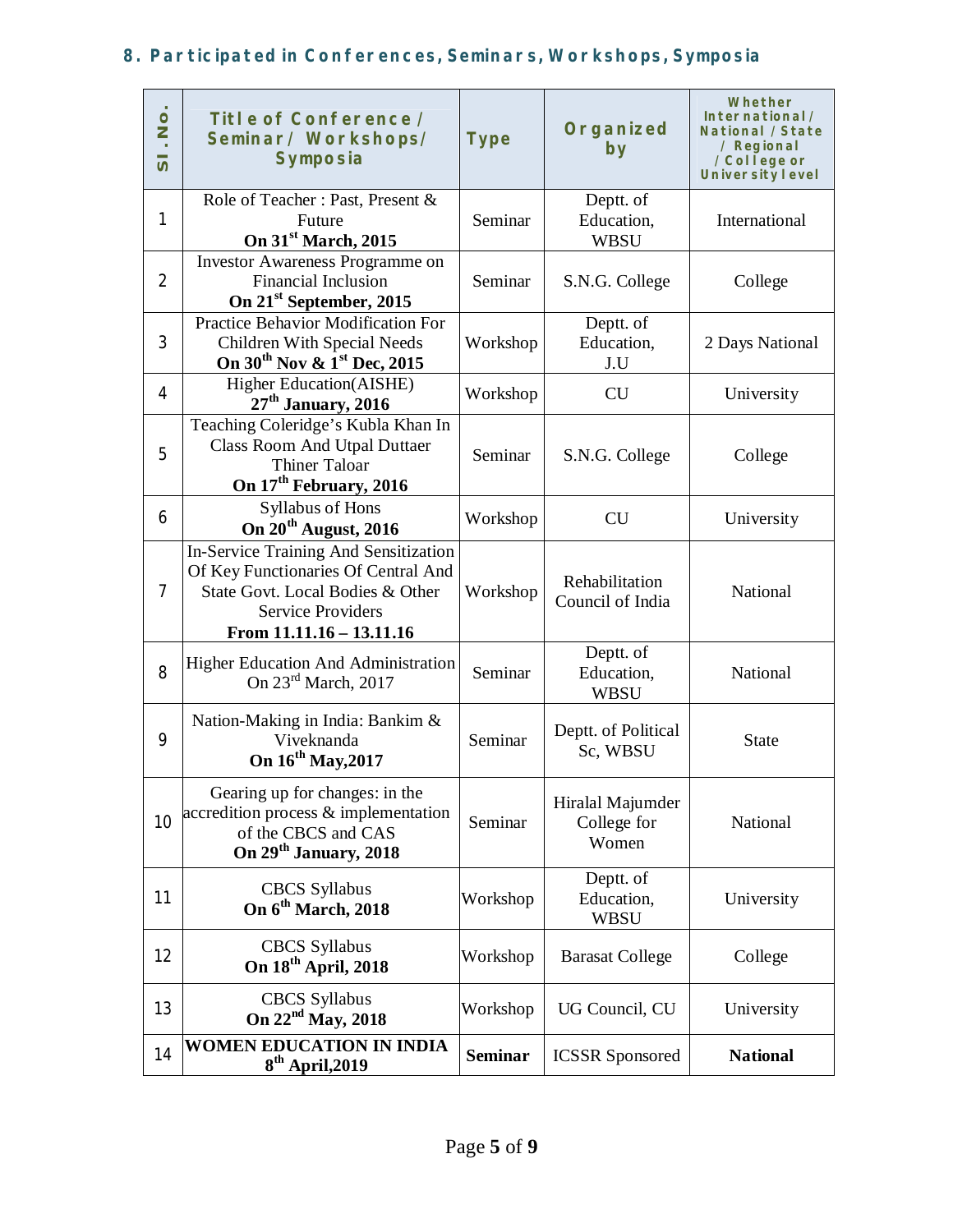## **9. PUBLISHED BOOKS:**

| <b>SL</b>      | <b>BOOK NAME</b>                                                                                                          | <b>PUBLISHER&amp;</b><br><b>YEAR</b>                                                                                         | <b>ISBN</b>                                            |
|----------------|---------------------------------------------------------------------------------------------------------------------------|------------------------------------------------------------------------------------------------------------------------------|--------------------------------------------------------|
| 1              | Socio-economic Problems of<br>Primary Student Dropout in<br>West Bengal: A Study from<br>Indo-Bangladesh Border<br>Region | <b>LAP LAMBERT Academic</b><br>Publishing (October 11,<br>2016), Germany                                                     | <b>International Level</b><br>ISBN-13: 978-365996351-3 |
| $\mathfrak{D}$ | Unit If PAPER-III, Module-<br>2, Unit-IX for MA in<br>Education                                                           | West Bengal State University,<br>DDE, Letter No -<br>WBSU/DDE/ACK/27/2016,Dt.<br>20.09.2016                                  | <b>University Distance</b><br>Module                   |
| 3              | Pathokrom Shikhon-Sikhon O<br>Mulyan                                                                                      | Kalyani Publication, Delhi,<br>June, 2017                                                                                    | <b>National Level</b><br>ISBN: 978-93-272-7724-1       |
| $\overline{4}$ | Women Empowerment in<br>India (Editor)                                                                                    | August, 2019                                                                                                                 | 978-93-81209-44-8                                      |
| 5              | <b>Indian Education From Vedic</b><br>Period                                                                              | <b>LAP LAMBERT Academic</b><br>Publishing $(7th$ April,<br>2020), Germany                                                    | <b>International Level</b><br>ISBN-978-620-2-52301-1   |
| 6              | Problems And Status Of<br>School Drop-Outs In Indo-<br><b>Bangladesh Border Region</b>                                    | <b>LAP LAMBERT Academic</b><br>Publishing (14 <sup>th</sup> April,<br>2020), Germany                                         | <b>International Level</b><br>ISBN-978-620-2-52598-5   |
| $\overline{7}$ | <b>Statistics in Education</b>                                                                                            | <b>CLASIQ</b>                                                                                                                | ISBN 9788187616771                                     |
| 8              | Indian Higher Education at<br>the Cross Road                                                                              | National Institute of Educational<br>Planning and Administration<br>(NIEPA)<br>Govt. of India, New Delhi;<br>www.niepa.ac.in | National Level<br>ISSN 2394-6873                       |

## **10. UGC - HRDC COURSES**

| <b>COURSE NAME</b>                     | <b>ORGANING</b><br><b>UNIVERSITY</b>    | <b>FROM</b> | TO         |
|----------------------------------------|-----------------------------------------|-------------|------------|
| <b>ORIENTATION</b><br><b>PROGRAMME</b> | <b>UNIVERSITY OF</b><br><b>CALCUTTA</b> | 15.02.2016  | 12.03.2016 |
| <b>REFRESHER COURSE</b>                | <b>UNIVERSITY OF</b><br><b>CALCUTTA</b> | 06.03.2017  | 25.03.2017 |
| <b>REFRESHER COURSE</b>                | <b>MIZORAM UNIVERSITY</b>               | 07.07.2020  | 20.20.2020 |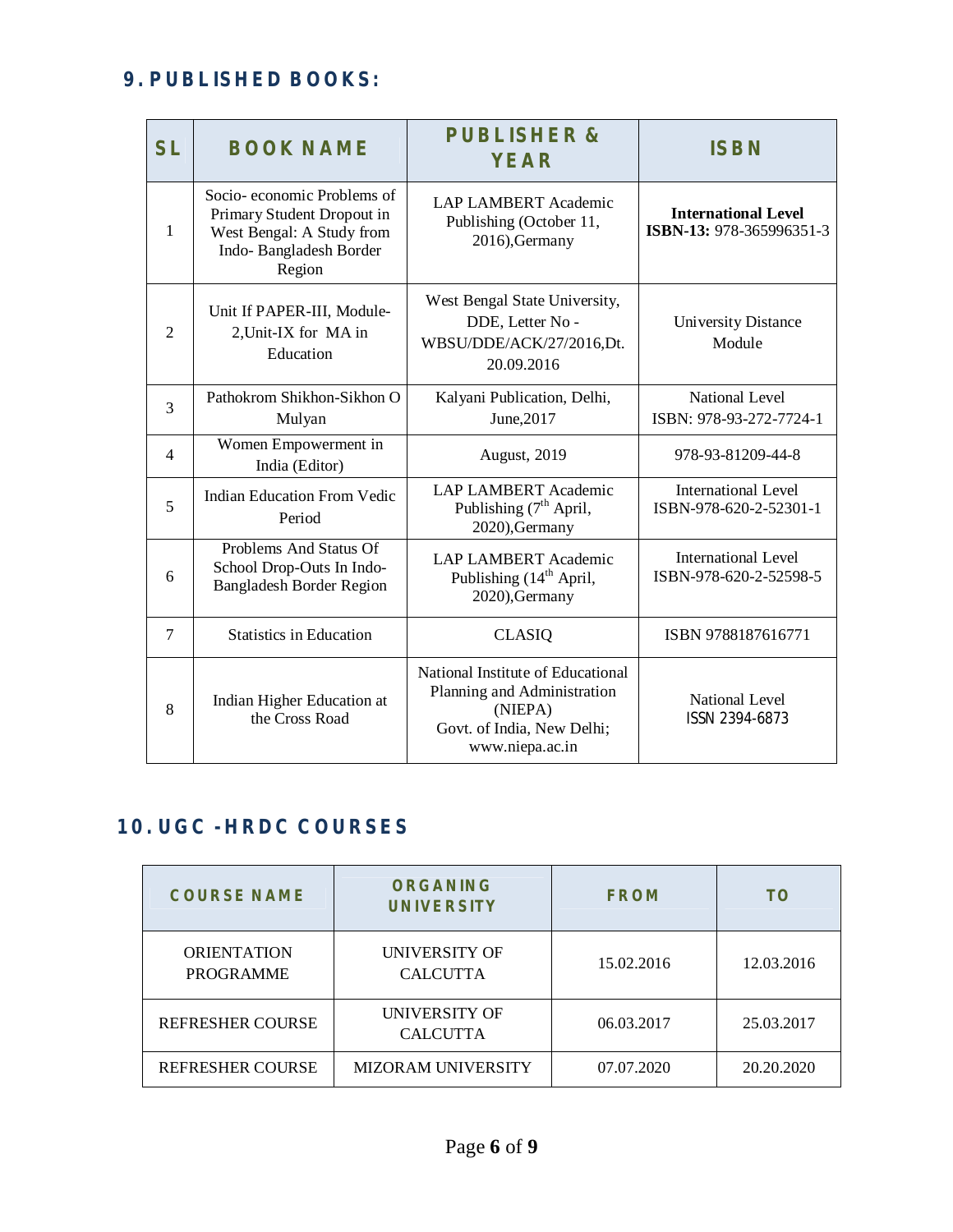#### **11. CHAIRED IN THE SEMINAR**

| SI.                         | <b>TOPIC</b>                                           | <b>Sponsored by</b> | National /internationa |
|-----------------------------|--------------------------------------------------------|---------------------|------------------------|
| No.                         |                                                        |                     | <b>I /INSTITUTION</b>  |
|                             | <b>Leadership and Management in</b>                    |                     |                        |
|                             | <b>Education-An Ongoing Global</b>                     | <b>WBSU</b>         | <b>INTERNATIONAL</b>   |
|                             | <b>Crisis: Challenges and Possibilities,</b>           |                     |                        |
|                             | on 27 <sup>th</sup> to 29 <sup>th</sup> May, 2020      |                     |                        |
|                             | Socio-Politico-Economical issues of                    |                     |                        |
| $\mathcal{D}_{\mathcal{L}}$ | COVID-19 and its' Impact on Higher<br><b>Education</b> | Domkal Girls'       | <b>INTERNATIONAL</b>   |
|                             | 15th -17th June2020                                    | College,            |                        |
|                             | Teaching Learning And Evaluation                       | <b>SAGAR</b>        |                        |
|                             | During And After Pandemic Period                       | <b>MAHAVIDYALA</b>  | <b>INTERNATIONAL</b>   |
|                             | $6TH$ Sept, 2020                                       | YA                  |                        |

# **12. SPECIAL LECTURE**

| No. | <b>TOPIC</b>  | <b>Sponsored by</b> | <b>National /internat</b><br>ional /INSTITUTION | <b>API score</b> |
|-----|---------------|---------------------|-------------------------------------------------|------------------|
|     | RTE: DROP-OUT | NSS, SNGC           | <b>COLLEGE</b>                                  |                  |
|     |               |                     |                                                 |                  |

#### **13. SEMINAR ORGANIZED AS A CONVENOR**

| SI.<br>No.     | Title of the seminar                                                                                                     | <b>Sponsored</b><br>by | <b>National /internat</b><br>ional | <b>Sanction</b><br>amount |
|----------------|--------------------------------------------------------------------------------------------------------------------------|------------------------|------------------------------------|---------------------------|
|                | Women Empowerment in<br>India                                                                                            | <b>ICSSR</b>           | National                           | 110000                    |
| $\overline{2}$ | Issues and Challenges of<br><b>Elementary School</b><br>Students in Indo-<br><b>Bangladesh Border Areas</b><br>of India. | <b>ICSSP MRP</b>       | <b>INTERNATIONAL</b>               | <b>NA</b>                 |

## **14. RESEARCH PROJECT**

| SI.<br>No. | <b>Type of PROJECT</b>        | <b>Sponsored by</b>                                                   | Report<br><b>Submit</b> | <b>Sanction</b><br>amount |
|------------|-------------------------------|-----------------------------------------------------------------------|-------------------------|---------------------------|
|            | <b>Minor Research Project</b> | <b>ICSSR</b><br>(Ministry of Human<br><b>Resource</b><br>Development) | 20.10.2020              | 300000                    |

## **15. ONLINE SEMINAR PARTICIPATION(2020)**

#### **SEMINAR PARTICIPATION(2020-2021), ORDER NO-517-EDN(A)/10M-21/20, DT. 10.09.2020**

| SL.<br>N <sub>O</sub> | <b>DATE</b> | <b>TITLE OF THE SEMINAR</b> | ORGANIZAR               | <b>INIERMATIONAL</b><br>' NATIONAL | <b>TOTAL</b><br><b>HOURS</b><br><b>SPENT</b> |
|-----------------------|-------------|-----------------------------|-------------------------|------------------------------------|----------------------------------------------|
| $**$                  | 7-20.7.20   | Refresher Course            | Mizoram University, UGC | International                      | 119                                          |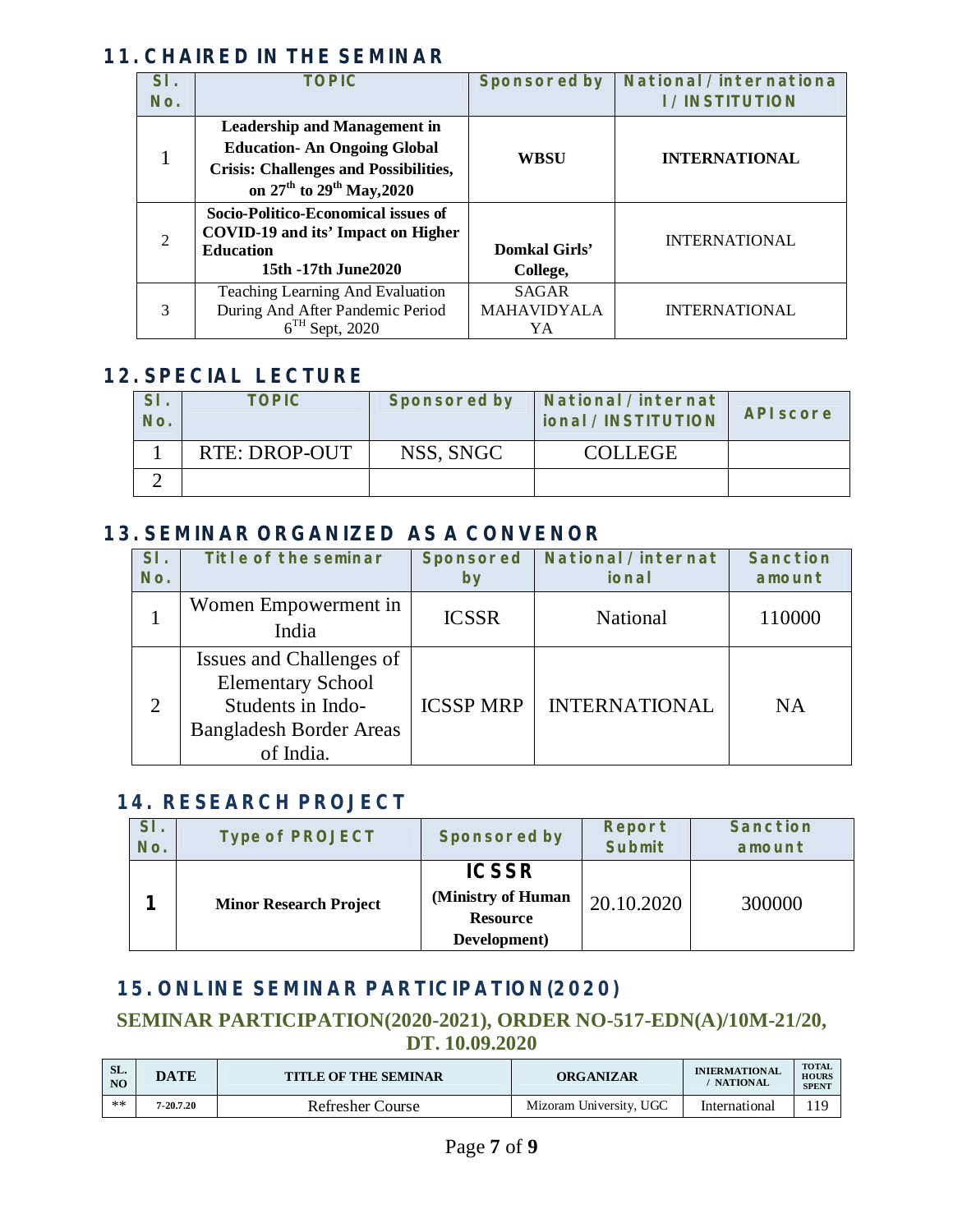#### **SEMINAR PARTICIPATION(2020-2021), ORDER NO-517-EDN(A)/10M-21/20, DT. 10.09.2020**

| SL.<br>NO | <b>DATE</b>  | <b>TITLE OF THE SEMINAR</b>                                                                                | <b>ORGANIZAR</b>                                             | <b>INIERMATIONAL</b><br>/ NATIONAL | <b>TOTAL</b><br><b>HOURS</b><br><b>SPENT</b> |
|-----------|--------------|------------------------------------------------------------------------------------------------------------|--------------------------------------------------------------|------------------------------------|----------------------------------------------|
| 1         | 2,4,5.7.2020 | Nature: The Magnificent Mystery"                                                                           | Haldia Government College                                    | International                      | 9                                            |
| 2         | 05.07.20     | Managing Interpersonal Relationship During<br>Covid-19 Pandemic                                            | Assam                                                        | <b>State</b>                       | 3                                            |
| 3         | 3.7.2020     | Inspire People-Celebrate Life                                                                              | Guru Shree S. Jain College<br>For Women                      | <b>State</b>                       | 3                                            |
| 4         | 04.07.2020   | Workshop - Introductory Mun Session                                                                        | Colloquium                                                   | State                              | $\overline{2}$                               |
| 5         | 4.07.2020    | <b>Best Practices For Teaching Online</b>                                                                  | Surendranath College For<br>Women                            | <b>State</b>                       | 3                                            |
| 6         | 05.07.20     | Pedagogy Through The Looking Glass: Challenges<br>And Opportunities Glass: Challenges And<br>Opportunities | Narasinha Dutt College<br>&Naba Ballygunge<br>Mahavidyalaya  | National                           | 3                                            |
| 7         | 10-11.720    | The Impact Of Pendamic: Education Abd<br>Literacy Representation                                           | <b>Basirhat College</b>                                      | National                           | 3                                            |
| 8         | 11.07.20     | Administrative Affairs Thrusting Upon<br>Promotion Of College Teachers /Librarians<br>Under CAS"           | City College                                                 | <b>State</b>                       | 3                                            |
| 9         | 12.7.20      | Covid 19 And Other Emerging Issues In<br>Wildlife Crime                                                    | Narasinha Dutt College<br>&Naba Ballygunge<br>Mahavidyalaya  | National                           | 3                                            |
| 10        | 17.07.20     | Tropical Cyclones- Lessons Learnt From<br>Amphan                                                           | Narasinha Dutt College                                       | <b>State</b>                       | 3                                            |
| 11        | 18.07.2020   | CAS & New Regulations Of UGC : Some<br>Relevant Issues"                                                    | Khudiram Bose Central<br>College                             | State                              | $\overline{2}$                               |
| 12        | 19.07.2020   | Drug Targeting: The Concept Of Magic Bullet                                                                | Narasinha Dutt College                                       | <b>State</b>                       | 3                                            |
| 13        | 21.7.2020    | TECHNOLOGY IN 2020                                                                                         |                                                              |                                    |                                              |
| 14        | 21.07.2020   | Wellness And Well-Being - Are We Listening?                                                                | Narasinha Dutt College &<br>Naba Ballygunge<br>Mahavidyalaya | <b>State</b>                       | 3                                            |
| 15        | 22.07.2020   | Revised NAAC Assessment And Accerdiation<br>Process For Affilated Colleges                                 | Serampur & Bidhan College                                    | National                           | 3                                            |
| 16        | 19-23.7.2020 | 5 Day Lecture Serise                                                                                       | AJC. Bose College                                            | <b>State</b>                       | 10                                           |
| 17        | 24.07.2020   | Towards A Reailent Mind: Physical Distancing<br>Is Not Social Isolation                                    | A.J.C.Bose College                                           | International                      | 3                                            |
| 18        | 24.07.2020   | <b>Gender And Dance</b>                                                                                    | Narasinha Dutt College                                       | National                           | 3                                            |
| 19        | 26.07.2020   | 'Experience In Mountaineering'                                                                             | Narasinha Dutt College                                       | National                           | 3                                            |
| 20        | 29-30.7.202  | <b>Environmental Excellence For Excellent</b><br>Human Living                                              | <b>CKNCW</b>                                                 | National                           | 3                                            |
| 21        | 02.08.2020   | Students' Welfare: Dimensions And Procedure                                                                | Narasinha Dutt College                                       | <b>State</b>                       | $\overline{2}$                               |
| 22        | 3-7.8.20     | FDP-Engineering Physics And Materials<br>Science                                                           | <b>CBIT</b>                                                  | <b>FDP</b>                         | 15                                           |
| 23        | 04.08.2020   | CAS                                                                                                        | Siddhinath Mahavidyalaya                                     | National                           | $\overline{2}$                               |
| 24        | 08.0/8.2020  | Reality To Virtiluty: A Paradigm Shift In<br>Education                                                     | Maharani Kasiswari<br>College                                | National                           | 3                                            |
| 25        | 14.08.2020   | Bengali Women In The 19th & 20th Centuries:<br>Aspects Of Education & Progress                             | Swami Dhananjoy Das<br>Mahavidyalay                          | International                      | 3                                            |
| 26        | 16.08.2020   | Impact, Challenges And Revival Strategies Of<br>Msmes In India In The Post Covid Scenario'                 | Narasinha Dutt College                                       | State                              | $\overline{2}$                               |
| 27        | 16.08.2020   | Covid-19: Lesson Learned                                                                                   | <b>VIPS</b>                                                  | State                              | 3                                            |
| 28        | 22.08.2020   | National Policy-2020                                                                                       | Herambo Chandra College                                      | National                           | 3                                            |